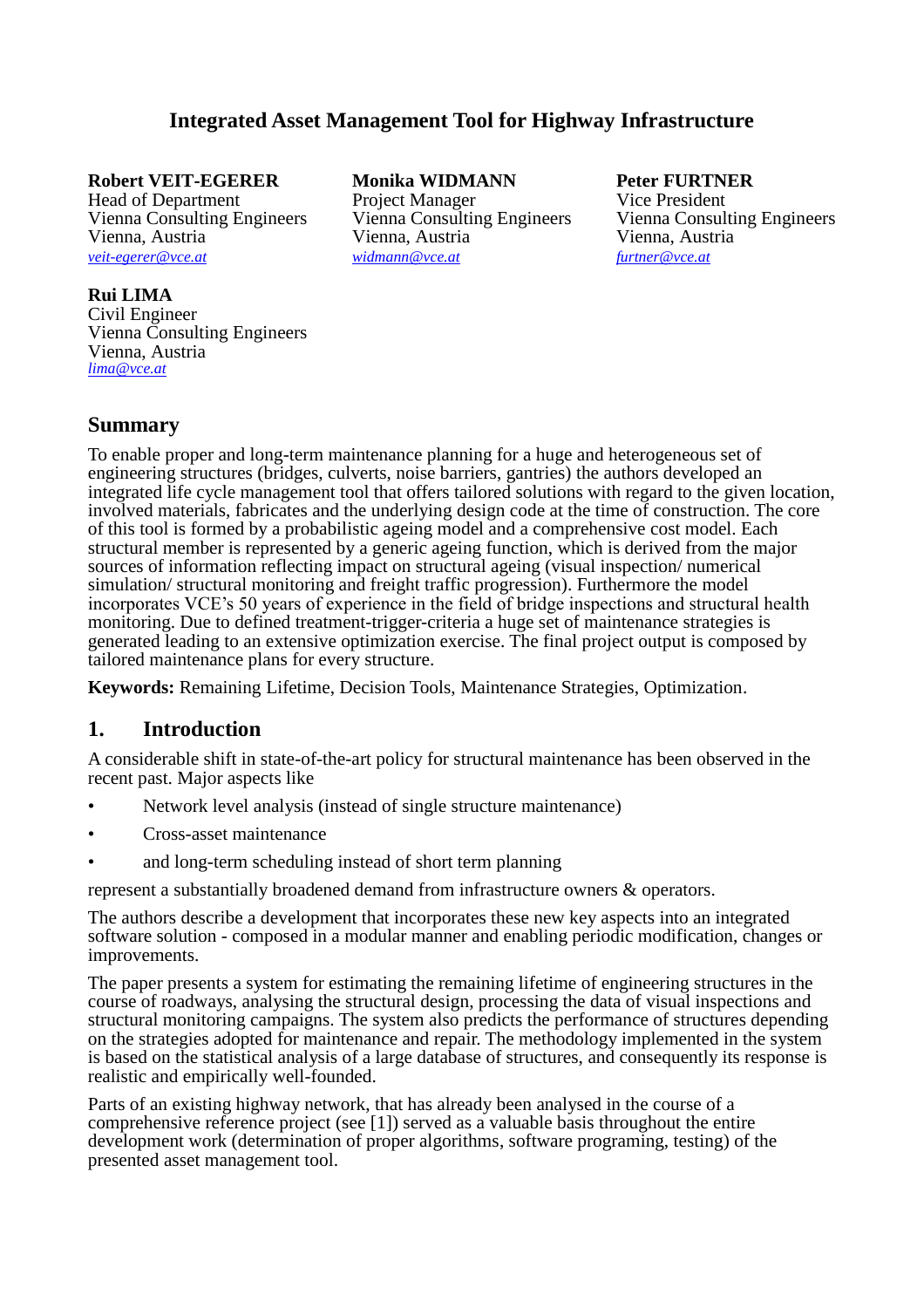# **2. Process Scheme**

A full overview on the developed approach is given in Fig. 1 by means of a flowchart – in order to perform long-term maintenance planning of a given network based on existing structural stock information.

In the beginning of an asset management analysis a study on the fundamentals is to be conducted regarding the usability and completeness of digital information. Probable data gaps can be closed by means of analog data from archives. Final uncertainties on structural specification, geometric properties, types of fabricates of certain members etc. should be covered with an on-site visit.

In the introduction it was already stated, that the Life Cycle Methodology is based on three main categories of evaluation:

- Visual Inspection (periodic surveys)
- Loading Conditions (underlying design code & real traffic loading)
- Field tests (Dynamic measurements, non-destructive testing)

This block-wise division of the analysis allows the user to appreciate the contribution of each piece of information in the overall result.

The core of the management tool is formed by a probabilistic ageing model and a comprehensive cost model that is tailored with regard to the given location, involved materials, fabricates etc. Each structural member is represented by a generic ageing function, which is derived from a so-called condition index based on the 3 listed categories of impact reflecting structural ageing (Visual Inspection / Numerical Simulation & Monitoring). While the Visual Inspection Indicator reflects the results from surveillances, checkings and assessments of structures, the Loading Indicator incorporates structural safety according to the applied design code, FE Simulations, field-test based loading models and freight traffic progression. The Monitoring Indicator considers available information from field tests (dynamic measurements, material tests etc.).

The shown stepwise process in Fig. 1 represents the ideal situation. In practice the listed methodological components are often lacking in terms of data (information) – being not available in a standardized/complete manner. For that reason the evaluation of available options followed by the adaptation of the given workflow becomes a necessity.

To cover the needs of real world applications the assessment method was developed under the premises of being applicable in any case, independent on the completeness of the information reflecting the 3 defined methodological columns. Thus, proper weighting mechanisms and confidence intervals regarding the statistical distribution of the incorporated parameters were to be implemented depending on the quality, availability, completeness and reliability of the given information.

After considering all relevant information in terms of model parameters (merged and weighted into the resulting Condition Index) an initial life cycle prognosis is computed, representing the so-called "do-nothing" strategy. Subsequent calculations concerning maintenance and cost planning are based on this initial strategy. Due to defined treatment-trigger-criteria a huge set of maintenance strategies is generated leading to an extensive optimization exercise. The optimisation algorithms are mainly driven by the following criteria:

- Construction sections
- Structural condition requirements
- Minimisation of cost
- Maximisation of availability

Finally a cost and availability optimization with regard to traffic and construction site management is to be performed considering the usually existing pavement management concepts (again see [1]).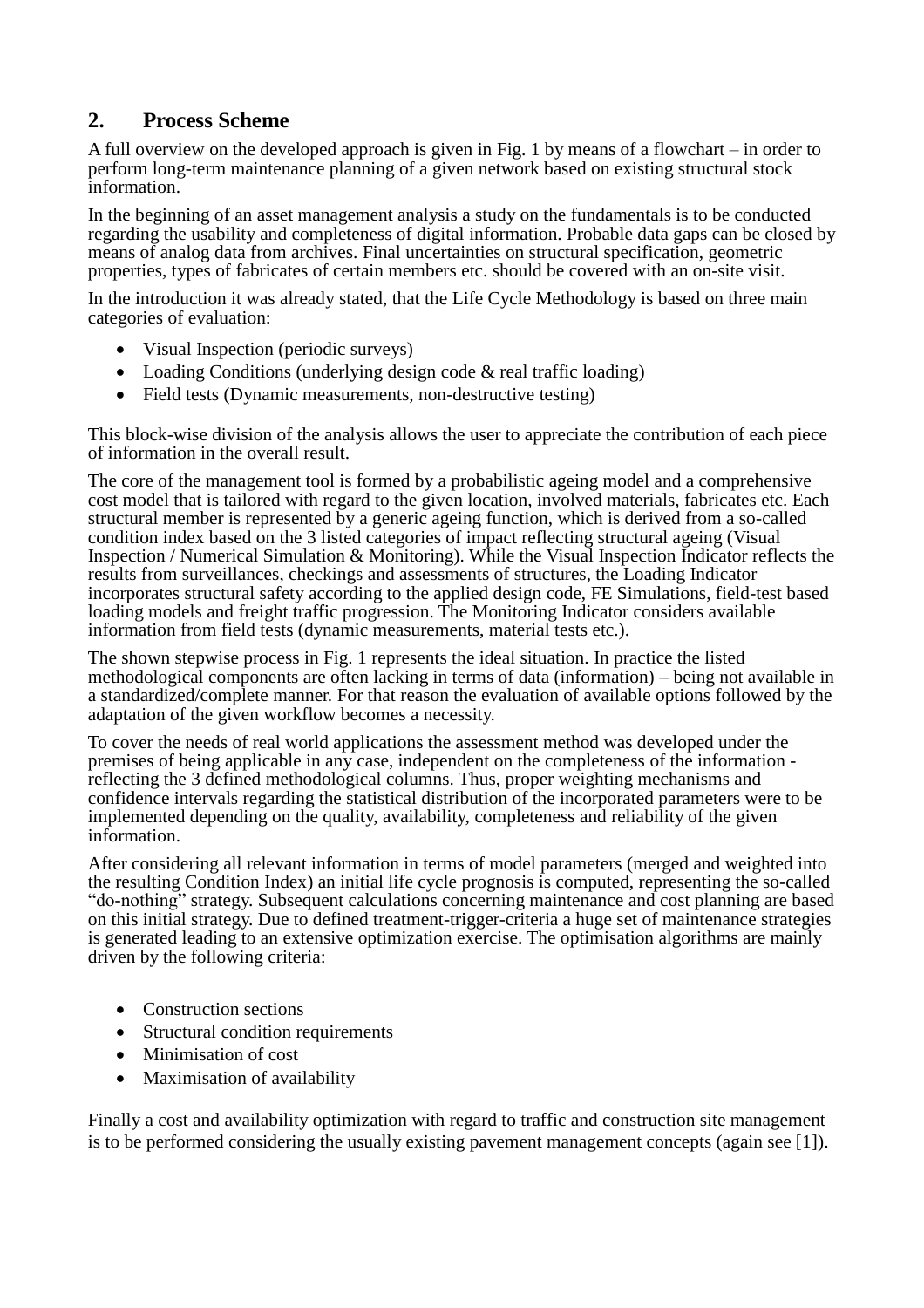

*Fig. 1: Process scheme – from stock information to maintenance planning*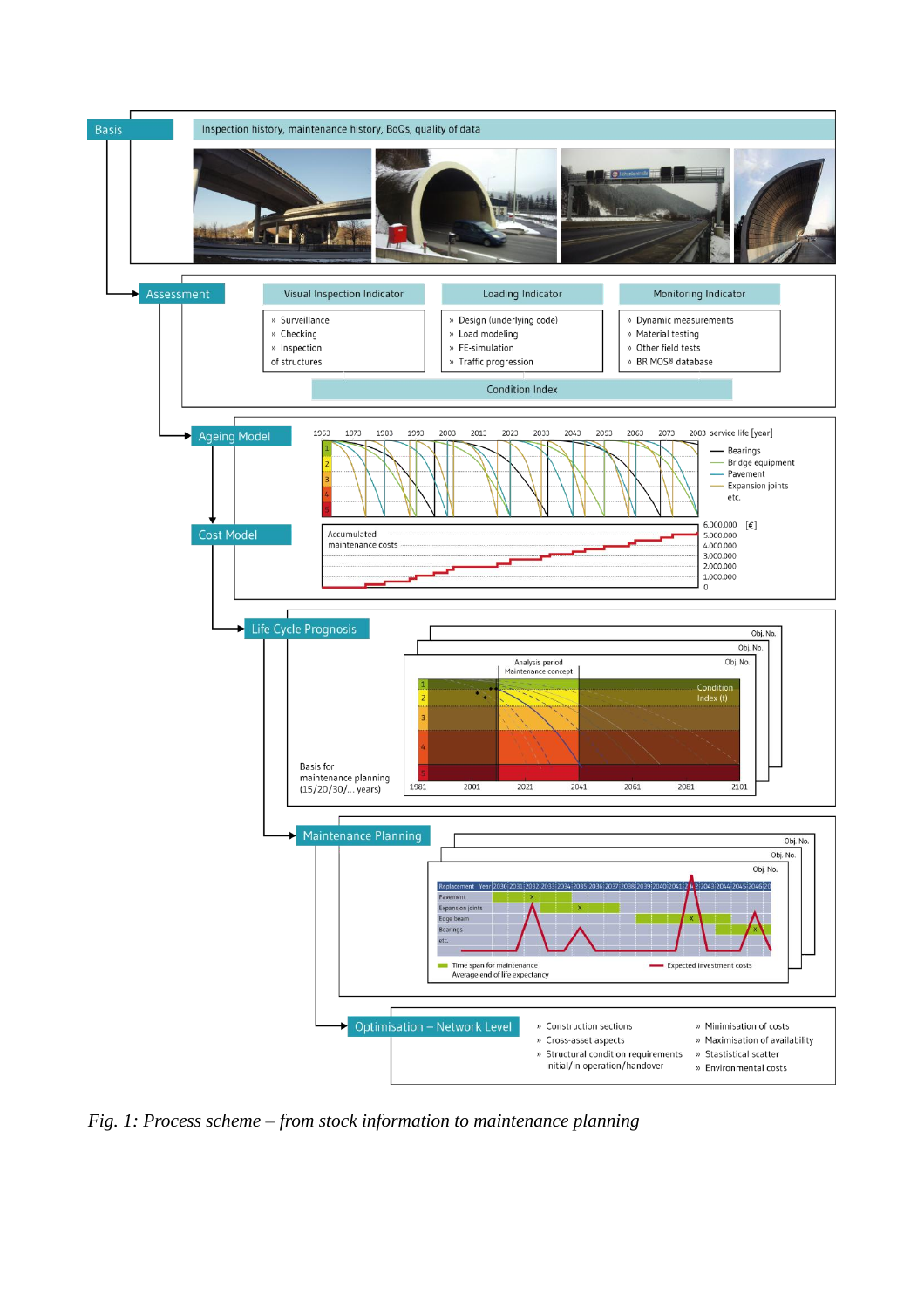# **3. Implementation**

### **3.1 Objectives**

With regard to the missing interface between BMS (Bridge Management Systems) & PMS (Pavement Management Systems) it was aspired to develop an integrated analysis and decision support tool that provides procedures and methods for optimised, holistic maintenance planning for highway infrastructure networks (engineering structures and pavement).

### **3.2 Softwareprototype**

The software environment dTIMS\_ $CT^{TM}$  (Version 8.6) from DEIGHTON (Deighton Total Infrastructure Management System) was chosen for the development of a new software application that provides a market-ready solution for lifecycle analysis of bridges and other engineering structures. The decision to use dTIMS  $CT^{TM}$  was strongly influenced by the fact that this software has been already used by the Austrian Federal Highway Company AFINAG for the maintenance management of pavement for many years. It is intended to interlink the newly developed bridge management system (BMS) and the existing pavement management system (PMS) in the same programming environment. However, it should be mentioned that the commercial software package itself is an empty programing environment where – depending on the application – a completely new and tailored software application can be developed. Within several years of research and development work (see [2]  $\&$  [3]) a practical application for the maintenance management of engineering structures and cross-asset analysis respectively was created.

#### 3.2.1 General description

A significant advantage of the chosen commercial software package is the open and customizable structure, providing a good basis for an asset management system. For this reason the available basics and requirements could be inserted directly into the system according to the required maintenance concept. The following general steps had to be executed:

- Setting of data format and input of data
- Implementation of an algorithm for data handling (calculation of input values for the analysis) and running the calculation algorithm
- Implementation of prognosis models for the condition of engineering structures, development of an extensive catalogue of measures, assessment algorithms for the condition of structural components (scaling, partial values and total values)
- Definition of the optimization problem
- Analysis (generation of strategies) and optimization

The analysis result is a section-related construction program or - more precisely - a suggestion for a maintenance strategy under predetermined conditions concerning the given budget or the demanded condition of the structures. In other words the results represent the basis (a decision support) for a subsequent engineering post-process.

In the following figures the overall assessment scheme for asset management on network level is illustrated in terms of process visualisations. The scheme is divided into two main processes:

- Flowchart 1: Input data with regard to Life Cycle Analysis (LCA) and Life Cycle Cost Analysis (LCCA) (as shown in Figure 2)
- Flowchart 2: LCA and LCCA itself, addressing the determination of maintenance schedules (composed by individual treatments) and linked to budget category-related optimization (as shown in Figure 3).

It is to be pointed out, that the shown assessment schemes utilise conventional ratings from structural inspection, which are usually available for every structure or can easily be provided. The given ratings are transformed into so-called health indices and are incorporated into comprehensive life cycle calculations. By this means the gap between rating and service life considerations is bridged.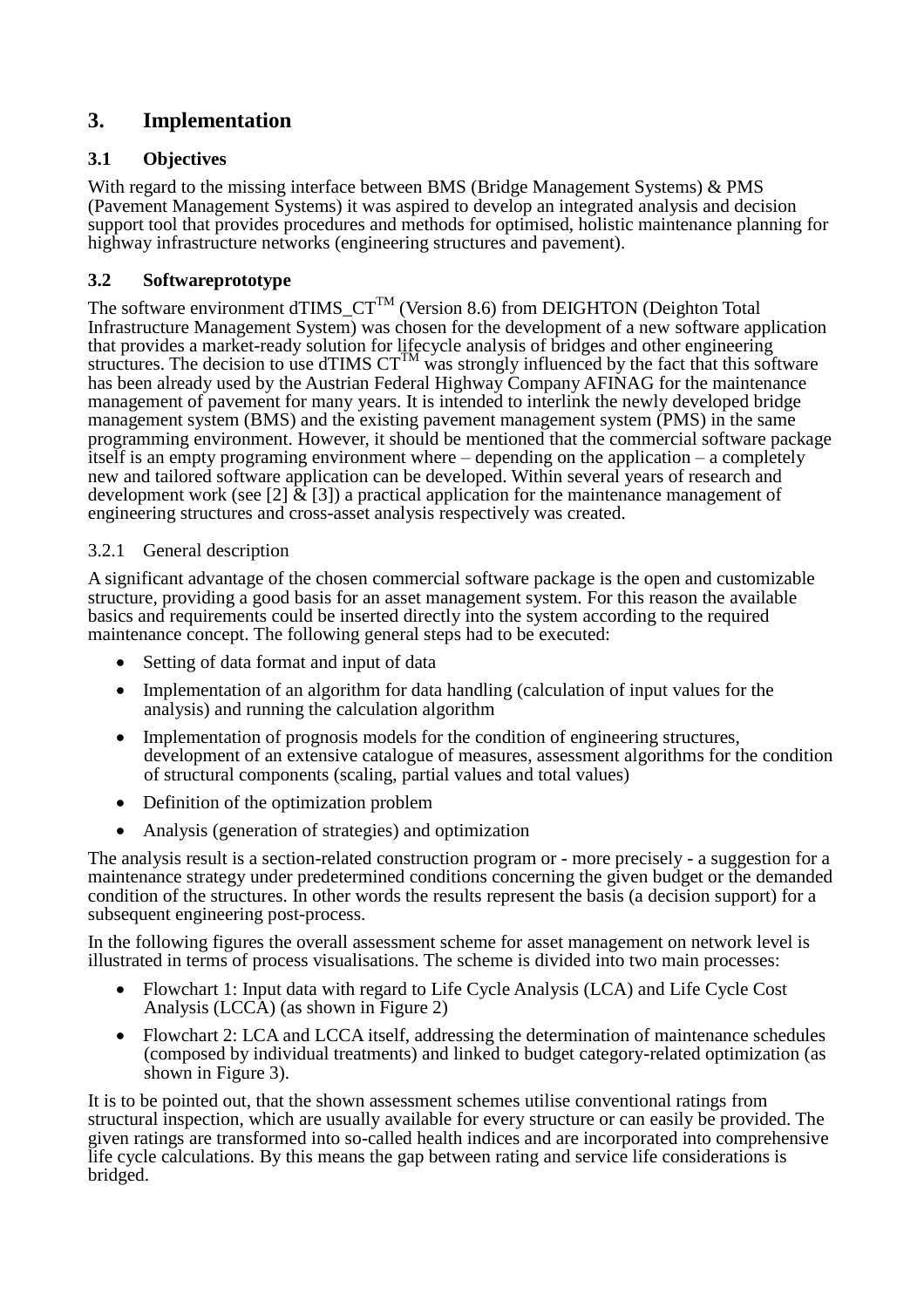

*Fig. 2: Input data with regard to Life Cycle Analysis (LCA) and Life Cycle Cost Analysis (LCCA)*

#### 3.2.2 Selected details on the modular composition

In the following the authors describe the stepwise development of the software prototype. This listing is to be understood as a general guidance through the performed development work without aiming for completeness or full detailing on every single step. These descriptions are also intended to support the traceability and understanding of the provided visualisations of the software and database architecture.

 Structuring, composition and programming of the different database modules (perspectives) for the main input data (incl. mathematical expressions):

These are e.g. bridge inventory, condition data, categorization of relevant characteristics (cross sections/material/fabricates), distinction between old (existing) structural components and new state-of-the-art fabricates, design assumptions, traffic data and history on periodic structural surveillance over time.

Next steps to be mentioned are:

- Ageing models (partly depending on traffic impact) and the corresponding trigger criteria for different maintenance measures (incl. mathematical expressions)
- Weighting Mechanisms to consider the influence of different structural components on the overall structural ageing
- Definition of major/minor and routine measures and their analytical impact (improvement) on service life (incl. mathematical expressions)
- Comprehensive maintenance cost model
- Improvement of optimisation routines: refinement of implemented cost-benefit criteria, explicitly demanded constraints for the operation phase and further explicitly demanded constraints
- Adaptation of the process environment due to analysing infrastructure networks instead of single structures
- Initial considerations on the duration of maintenance measures and their impact on corresponding potential reductions in availability of the analysed section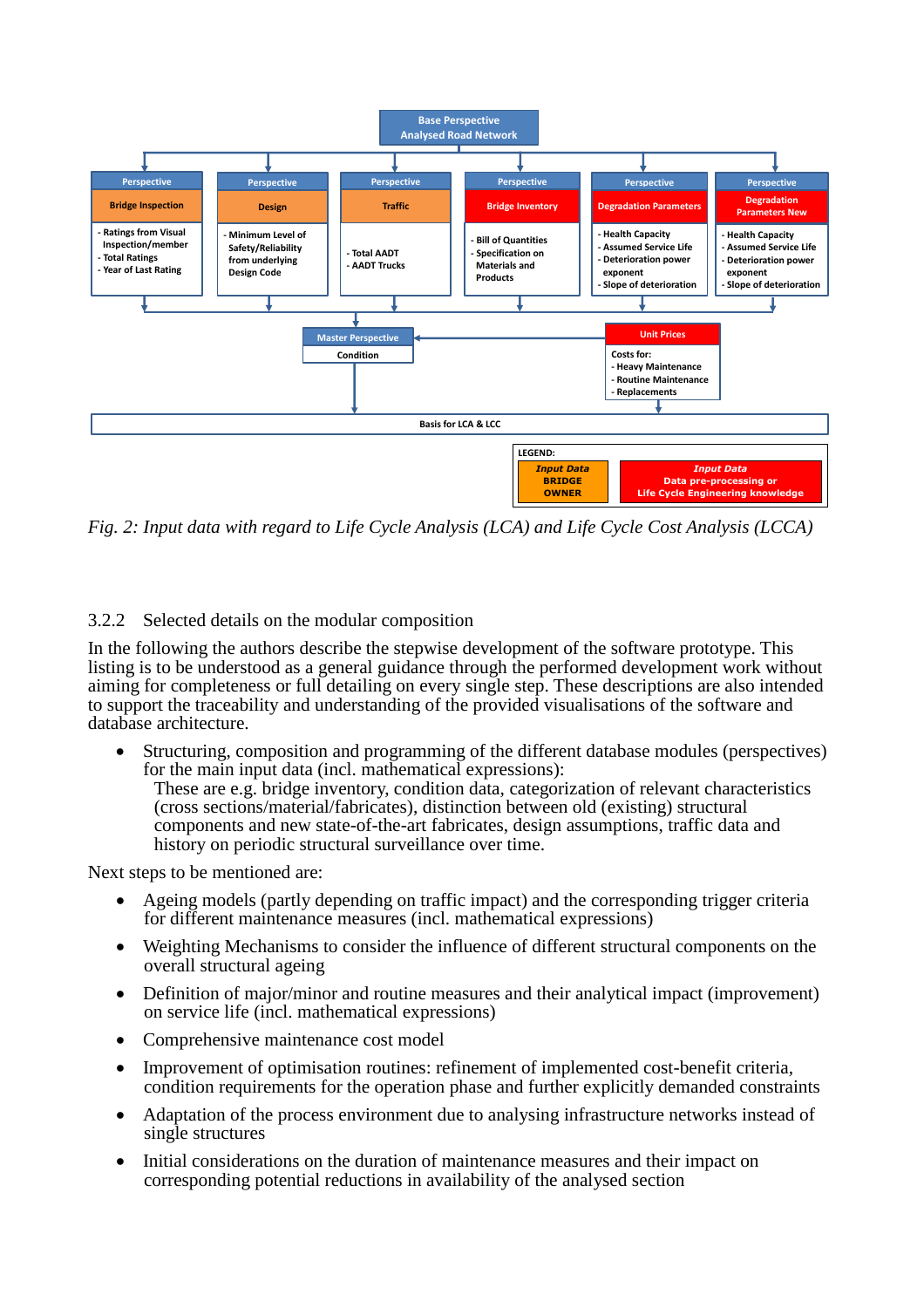- Implementation of block-building mechanisms to harmonize & merge maintenance measures (especially regarding existing pavement management concepts => Cross-Asset Management)
- Intensive Software tests to evaluate/stabilize and optimize the implemented algorithms by means of using parts of an existing highway network reference project (see [1])  $\Rightarrow$ Adaptation and calibration of the existing software prototype.



*Fig. 3: Life Cycle Analysis (LCA) and Life Cycle Cost Analysis (LCCA)*

#### **3.3 Reference-Analysis**

After a detailed description of the input data and the data analysis the output (results and utilisation) is presented in the following. For that purpose a selected part from an existing reference project within the Austrian highway network (see [1]) was chosen to test and compare the previous results coming from the autonomous bridge and pavement management systems and cross-asset planning afterwards with the results of the newly developed integrated and optimized approach.

The following figures (Fig.  $4 - Fig. 6$ ) give an overview of the results for maintenance management of engineering structures – already adapted to the existing pavement management system. The figures represent the resulting progression of deterioration and condition of the analysed traffic junction and the corresponding costs of the optimized maintenance plans (comparing both optimised solutions - "minimize costs" and "maximize benefit").

Fig. 4 shows the superposed global lifelines of the entire reference junction (all engineering structures included into the analysis) for both optimised solutions. During the progression of the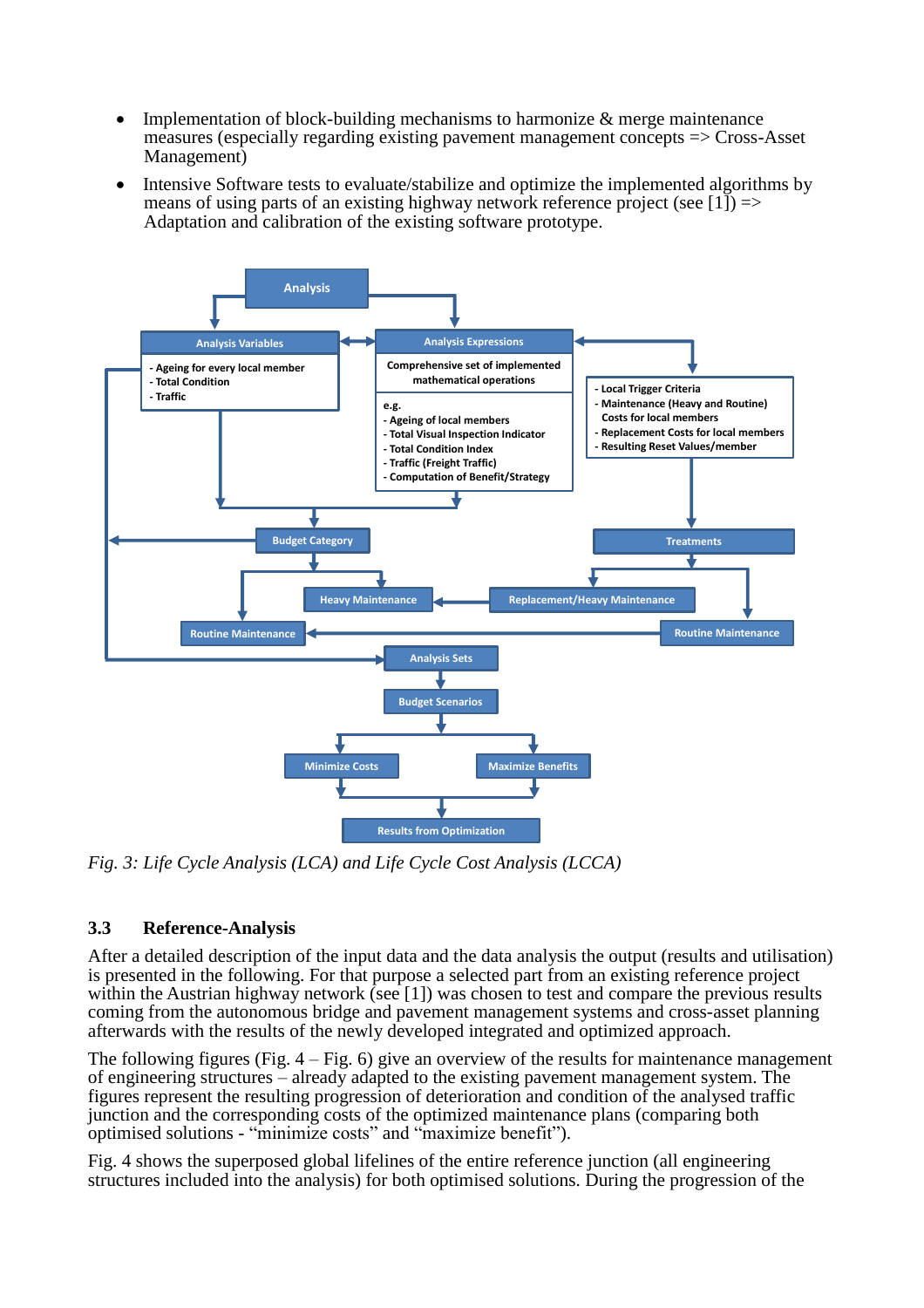analysed lifelines both routine maintenance interventions and the replacement of the structural member can be triggered and scheduled in the maintenance plan. In this process the inspection and maintenance history is considered as well as those time intervals when the structural members are appearing in the range of rating 3 (maintenance works) or in the range of rating 4 (retrofit, replacement). At the end of the process a weighted lifecycle curve for the whole structure is calculated. This global lifeline represents the superposition of all the individual curves - the relevance of the bridge element within the whole structure is reflected by its weighting.

Due to the fact that measures are not linked to a fixed date but are intended within a defined time period there is more than one possibility to schedule interventions for every single structural component. Thus, the aim of optimization is to find the most applicable combination of maintenance and replacement measures for all bridge elements taken from all the computed possible strategies. The optimal date of intervention and – in further consequence – the progression of the condition for every element within the analysis period of 30 years differs depending on whether the optimum is calculated concerning minimization of cost or maximization of benefit.



*Fig. 4: Comparison of results – minimise costs versus maximise benefit*

The distribution and the amount of costs for all structures within the analysis period of 30 years are illustrated in Fig. 5 (minimize cost) and Fig. 6 (maximize benefit). Especially in the last third of the analysis period more and cost-intensive maintenance measures are scheduled in the course of the optimum concerning maximize benefit.



*Fig 5: Total costs for the reference junction – minimize cost (left) and maximize benefit (right) optimisation*